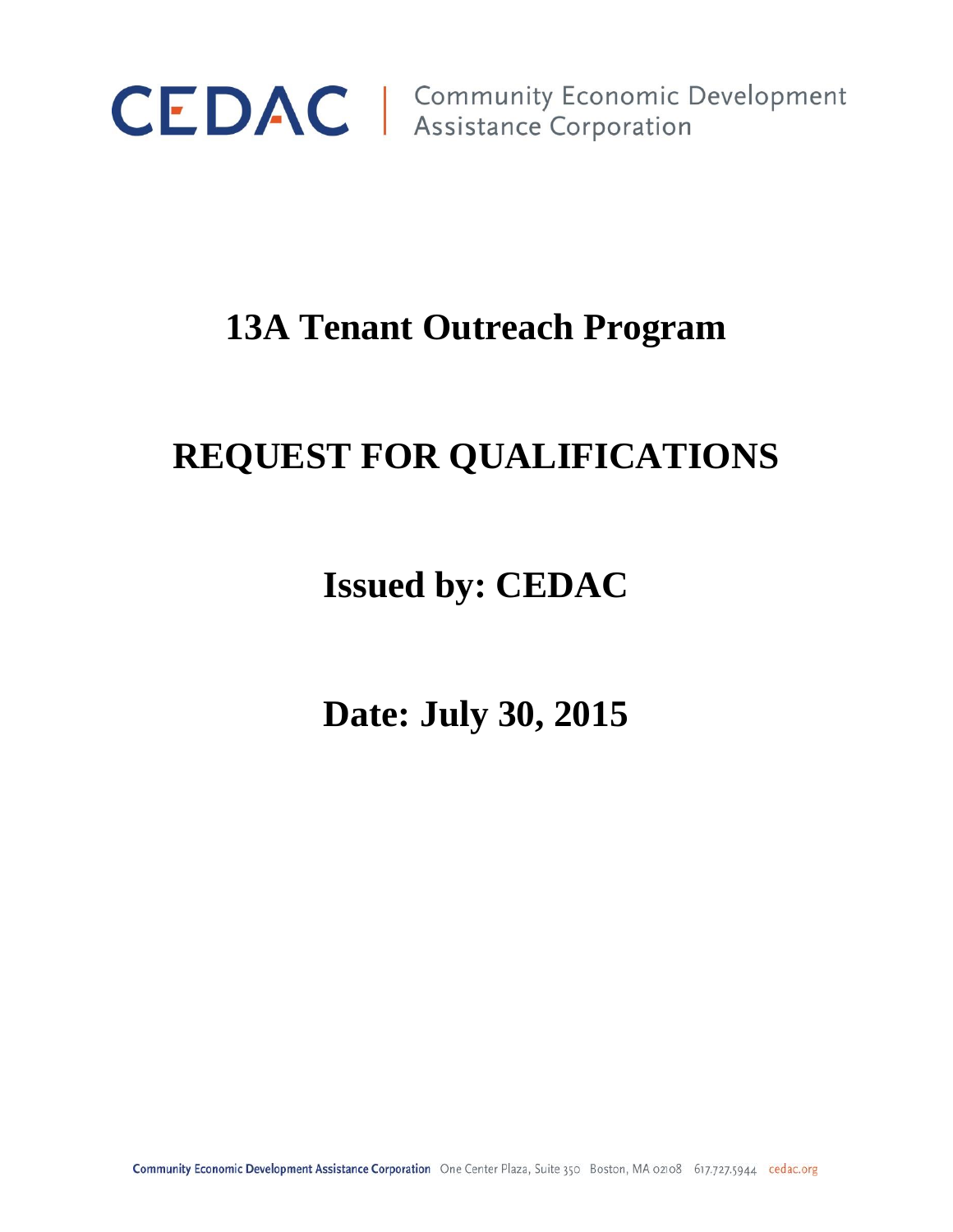### **I. PURPOSE AND SUMMARY**

The Community Economic Development Assistance Corporation (CEDAC) seeks qualified organizations and individuals to provide tenant outreach services for tenants currently residing at expiring use 13A properties. This Tenant Outreach Program (TOP) will provide information to tenants at all expiring use 13A developments.

The goals of the TOP are to 1) notify tenants residing in affordable housing properties with expiring 13A mortgages that the 13A program will end in the next few years; 2) coordinate with property owners and/or management to attend/participate in tenant meetings; and 3) equip tenants with information and resources for questions and follow-up.

Creating a tenant organization is not a goal of this program, and any time spent by Contractors to form a tenant organization will not be reimbursable.

The properties that require tenant outreach will be organized by geographic region with an additional category for elderly restricted properties as listed below. Applicants shall indicate in their response submission in which region(s) and for which types of projects they wish to provide services.

| <b>Family Project</b> | <b>Elderly Projects</b> |
|-----------------------|-------------------------|
|                       |                         |
|                       |                         |
|                       |                         |
|                       | N/A                     |
|                       |                         |
|                       |                         |

# **II. BACKGROUND ON 13A**

In the 1970s, the Commonwealth created the 13A program, a state rental development program modeled after the federal Section 236 program. The 13A program created an interest rate writedown to 1% for developers of affordable rental housing. The subsidy from the state then made up the difference between the 1% interest rate and the market interest rate at the time that the loan was originated.

MassHousing administers this subsidy for the state and also oversees these properties which are privately owned and operated. Income eligible households in 13A properties pay the greater of 30% of adjusted income or the Basic Rent, a MassHousing-approved budget-based rent. In all, the 13A program financed 67 state-subsidized mixed-income developments containing total of 8,600 units.

Mortgages for the remaining 13A developments will mature between 2017 - 2020, potentially eliminating the affordability protections outside of those provided under Chapter 40T and converting those affordable units to market-rate rents. While preservation efforts are underway,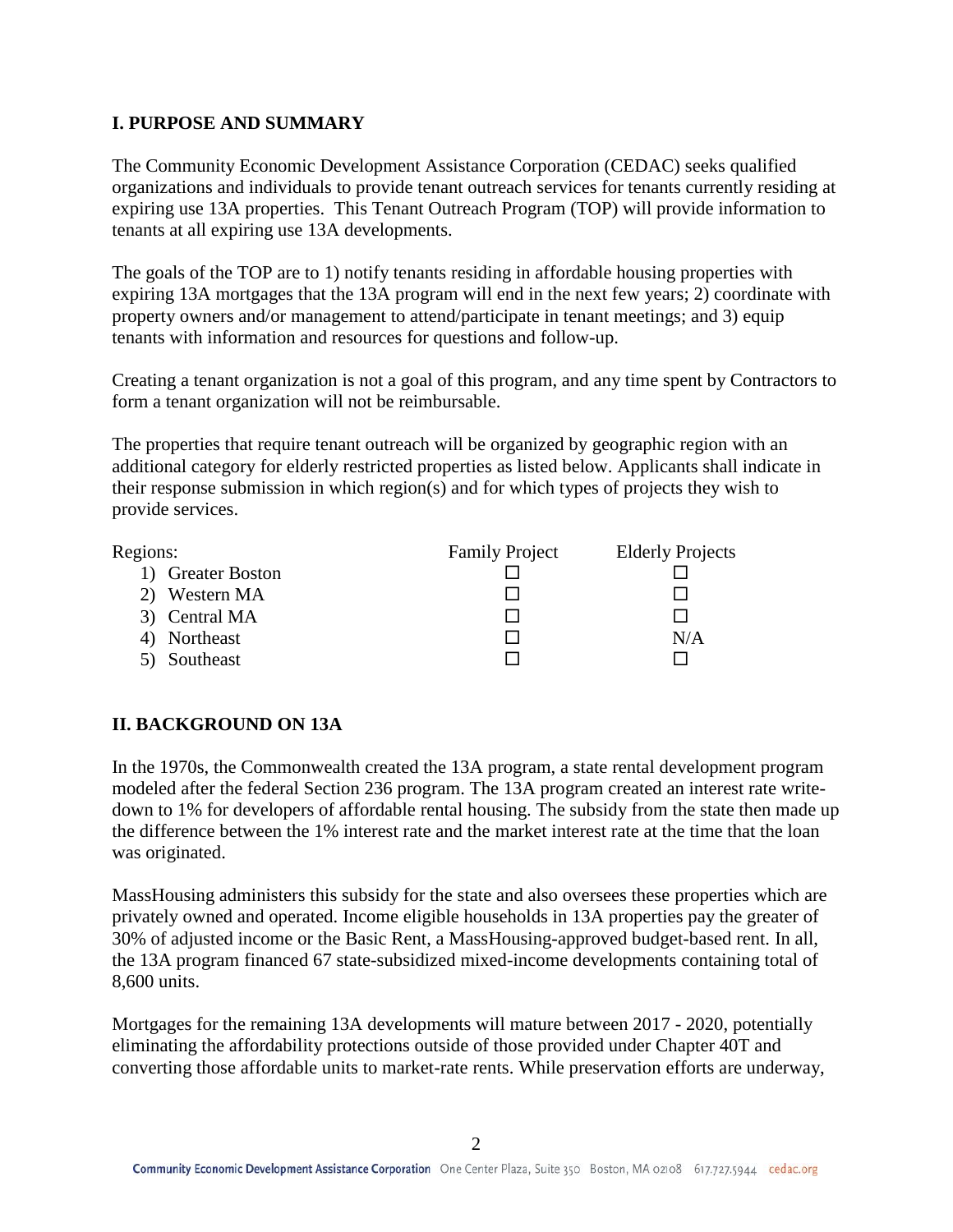tenants at approximately 32 expiring use properties must be notified shortly that the end of affordability restrictions at their project could impact the rent that the owner will charge.

# **III. OVERVIEW OF CEDAC**

Founded in 1978, the **Community Economic Development Assistance Corporation (CEDAC)** is a public-private, community development finance institution, that provides technical assistance, pre-development lending, and consulting services to non-profit organizations involved in housing development, workforce development, neighborhood economic development, and capital improvements to child care facilities. These organizations may include community or neighborhood development corporations, non-profit developers, and tenants' associations.

CEDAC has worked with its partner agencies at the state level - the Department of Housing and Community Development, MassHousing, the Massachusetts Housing Partnership, and MassDevelopment - to focus resources in support of the non-profit development agenda as an important element of Massachusetts' system for production of affordable housing. CEDAC is also active in state and national housing preservation policy research and development and is widely recognized as a leader in the non-profit community development industry.

CEDAC is managing the TOP under contract to Massachusetts Housing Finance Agency (MassHousing).It is possible that Contractors may have limited interaction with staff at MassHousing during the TOP.

## **IV. SCOPE OF WORK**

- 1) Presentation Compilation: CEDAC will provide a template PowerPoint presentation and information packet, and selected contractors will tailor these materials to the specifics of each property (i.e. number of affordable units, number of MRVPs, expiration date of use restriction, etc.)
- 2) Coordination: Communicate with property owners and management to coordinate time and location of tenant meetings. Contractors will need to arrange for translation services where necessary.
- 3) Outreach: Conduct 1-2 tenant meetings per property, presenting PowerPoint on 13A; the presentation may include but is not limited to the following information:
	- a. Timing of 13A mortgage maturity
	- b. Chapter 40T protections
	- c. Property owner intentions
	- d. Specific issues for MRVP and voucher tenants.

Preferably, tenant meetings will be held on the property but they may also be held at an accessible location nearby. The meetings should take place at a time that is most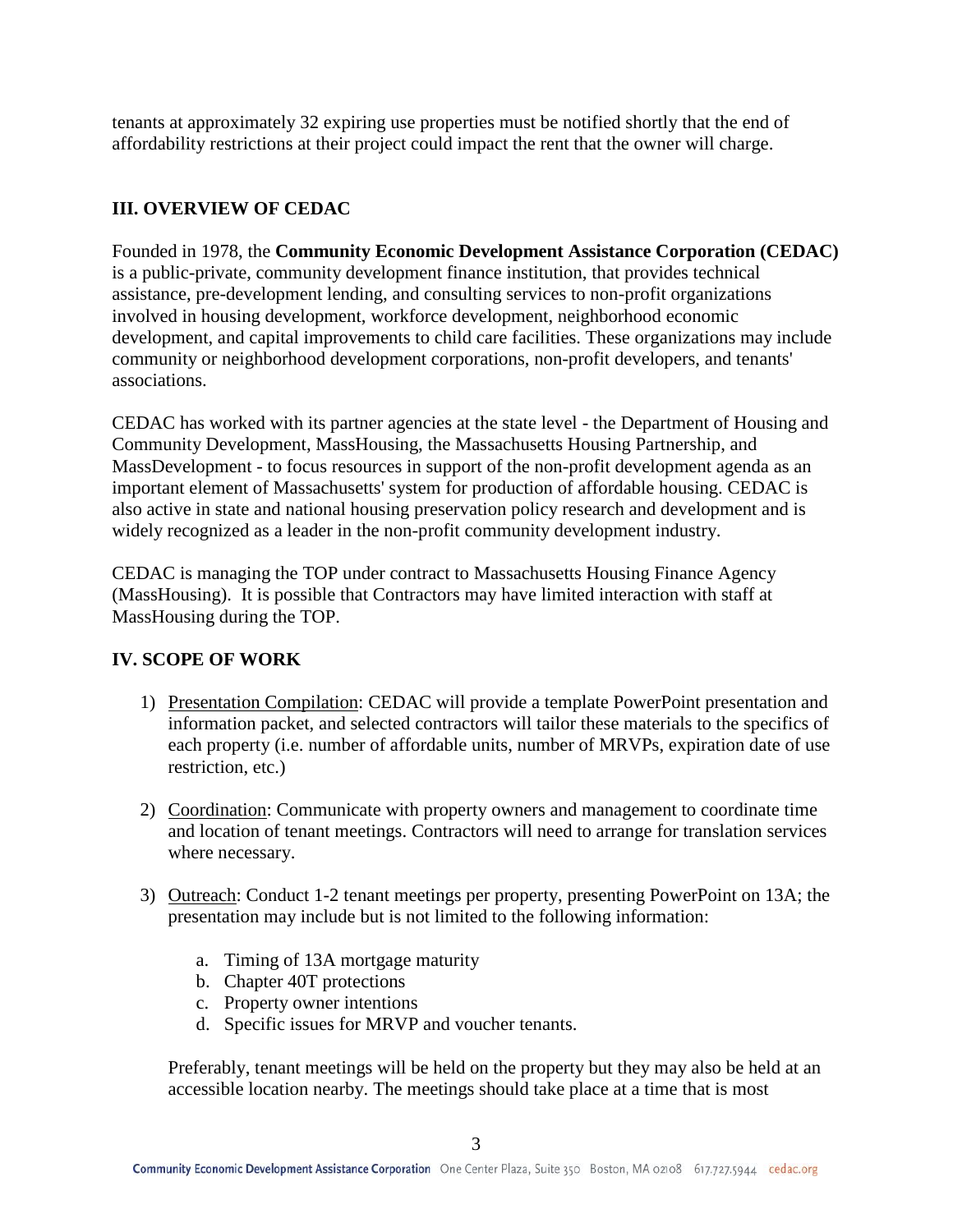convenient to the residents of the property (i.e. evening and weekends for family properties and daytime for elderly properties). Contractors will be available after the presentation to answer any questions and provide hand-outs to the residents containing relevant data and contact information.

- 4) Follow-Up: Contractors must be available to revisit a property should more than one tenant meeting be deemed necessary. Contractors must also be available to field questions by phone or email from tenants and their family members for a period of several weeks after the tenant meeting(s).
- 5) Deliverables: Complete a 13A Tenant Outreach Report form attached as Appendix I after each tenant meeting and provide a detailed report at the end of the work for each property.

| <b>Target Dates:</b>    | <b>Activity:</b>                      |  |
|-------------------------|---------------------------------------|--|
| October – November 2015 | Outreach to properties with mortgages |  |
|                         | expiring in 2017                      |  |
| December - January 2016 | Evaluate and refine presentation and  |  |
|                         | materials based on feedback from      |  |
|                         | outreach completed to date            |  |
| February – May 2016     | Complete outreach at remaining        |  |
|                         | properties                            |  |

### **V. TIMING OF WORK**

## **VI. REQUIRED QUALIFICATIONS**

- 1) Knowledge of affordable housing policies and operations, especially 13A and other MassHousing programs.
- 2) Demonstrated experience working with tenants in affordable housing developments.
- 3) Demonstrated experience working with elderly tenants of affordable housing. (*Only applicable for respondents electing to work with elderly properties.*)
- 4) Demonstrated community outreach and training experience, especially in low-income communities.

# **VII . PREFERRED QUALIFICATIONS**

- 1) Non-profit preference will be given to  $501(c)(3)$  certified organizations.
- 2) Bilingual capacity to conduct meetings and interviews in relevant language other than English.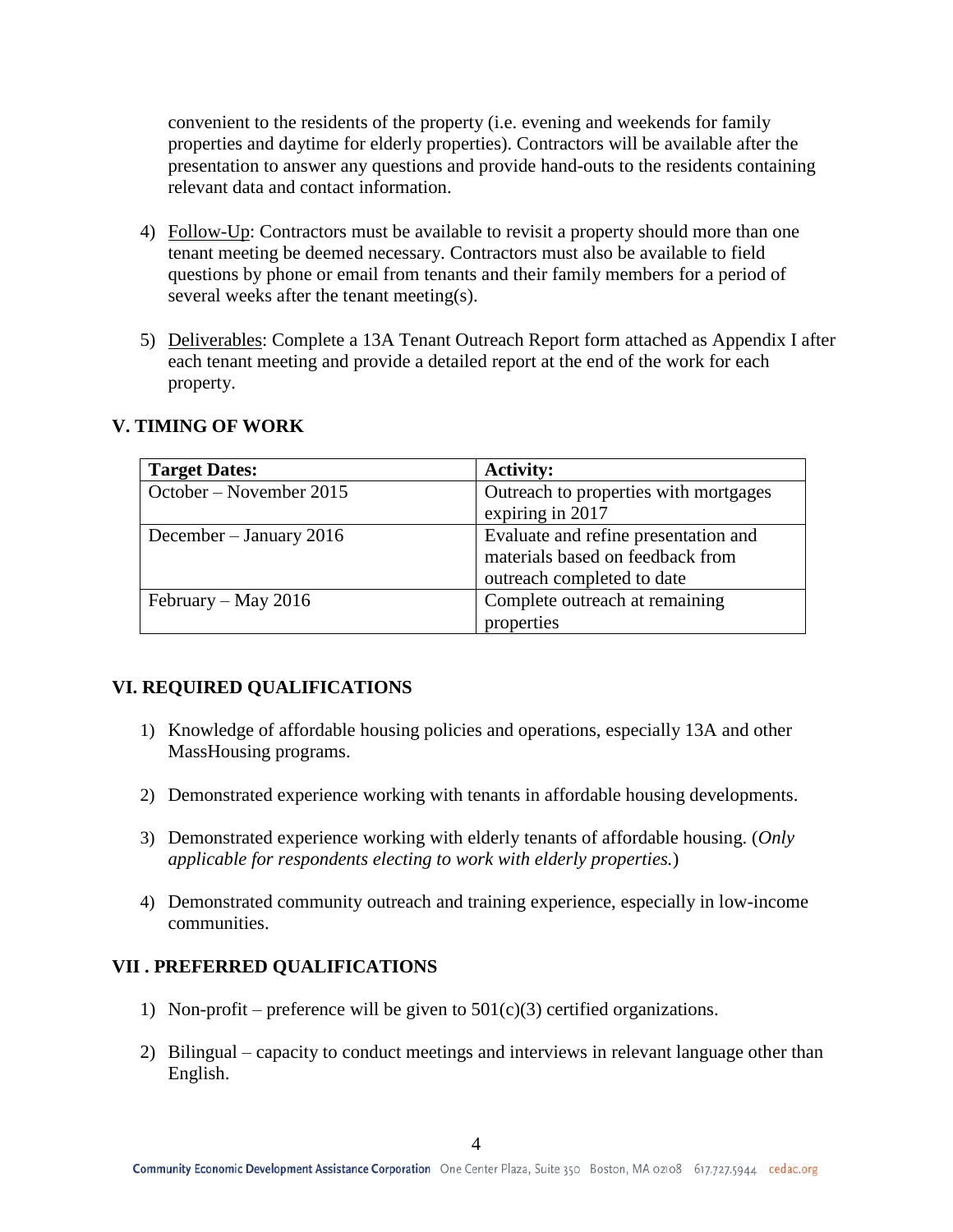3) Although CEDAC will not necessarily choose the respondent(s) with the lowest hourly billing rates, respondents whose hourly rates are below the median rate of the various respondents will receive a preference.

### **VIII. APPLICATION PROCEDURES**

1) Timeline for Submission and Award

| <b>Activity</b>                        | <b>Date</b>       |
|----------------------------------------|-------------------|
| Public Notice announcing RFP           | July 30, 2015     |
| Final date for submission of questions | August 14, 2015   |
| Proposal submission deadline           | August 21, 2015   |
| Proposal evaluations complete          | August 28, 2015   |
| Project proposal selection and funding | September 4, 2015 |
| award                                  |                   |

2) Submission of Questions

Questions or discrepancies may be directed to Annie Wong, Program Associate, at [awong@cedac.org.](mailto:awong@cedac.org) Any questions about this RFP must be submitted via email no later than **5:00PM EST, August 14, 2015.**

3) Submission of Proposal

All Proposals must include the following information:

- A. Respondent Information Form
- B. Narrative (3 pages maximum)
	- a. General Knowledge of and Experience with Affordable Housing Programs
	- b. Experience and Skill Working with Residents of Affordable Housing Developments
	- c. Experience and Skill Working with Residents of Elderly Tenants of Affordable Housing. (*Only applicable for respondents electing to work with elderly properties.*)
	- d. Experience and Skill in Community Outreach, Especially in Low-Income Communities
- C. Resumes of All Key Staff
- D. Three References (contact information) at Public or Quasi-Public Agencies
- E. Hourly Rate Information
- F. 501(c)3 Nonprofit Determination Letter (if applicable)
- G. MA SDO (Supplier Diversity Office) Certification (if applicable):
	- a. WBE (Woman- Owned Business)
	- b. W/NPO (Woman Non-Profit Organization)
	- c. MBE (Minority-Owned Business)
	- d. M/NPO (Minority Non-Profit Organization)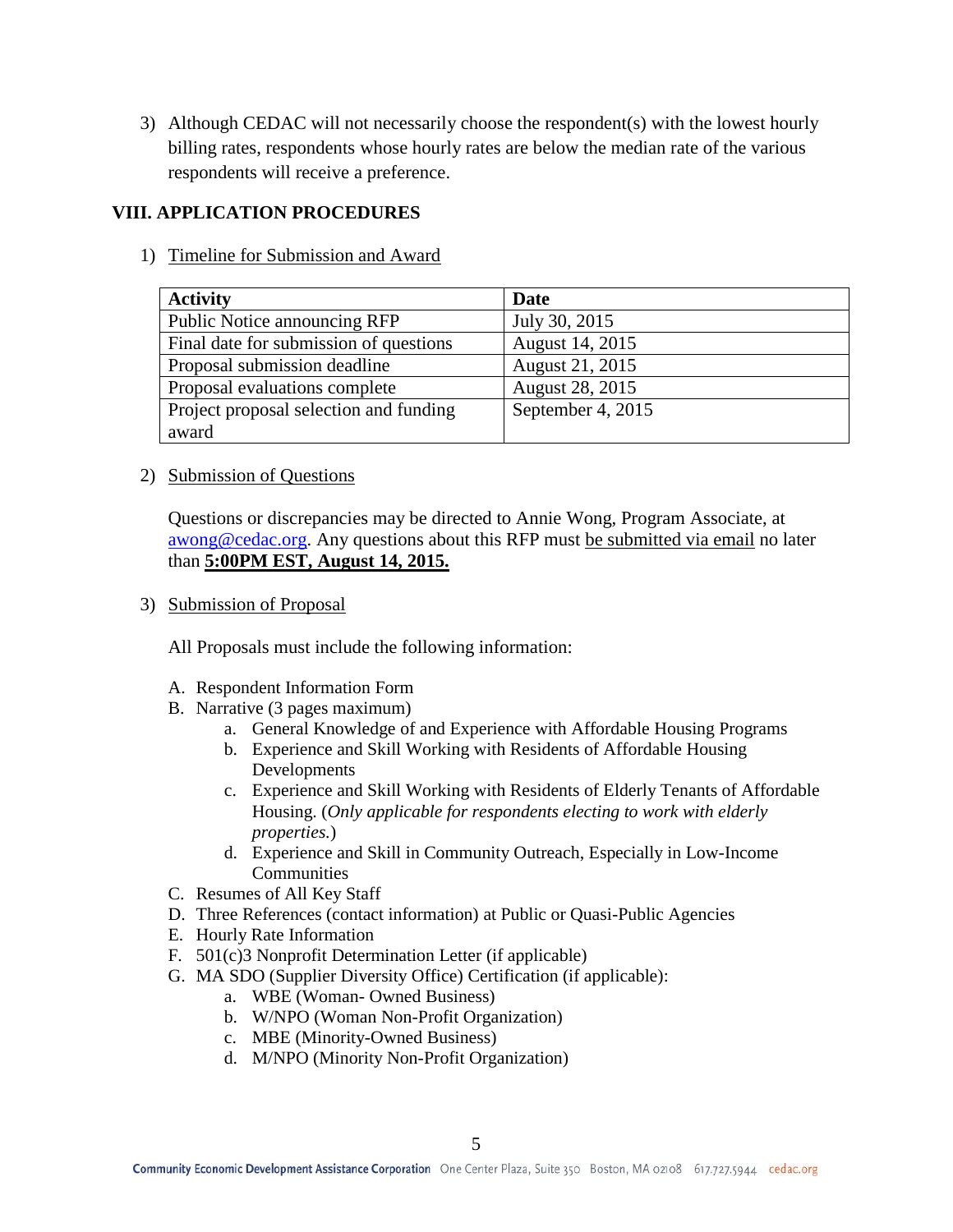Please submit one complete package via mail or email (using PDF attachments) to the RFQ contact:

**Annie Wong Program Associate CEDAC One Center Plaza Boston, MA 02108 617-727-5944 [awong@cedac.org](mailto:awong@cedac.org)**

CEDAC reserves the right to withdraw or cancel this RFP, to waive any informality and otherwise affect any agreement that CEDAC deems in the best interest.

## **VIII. PAYMENT**

Contractors will be paid fees based on approved hourly billing rates for completed services. Travel time will be reimbursed at half the standard hourly rates. Other travel expenses will not be reimbursed except in unusual circumstances with preapproval. Photocopying, translation, and other out of pocket expenses will also be reimbursed.

## **IX. OTHER REQUIREMENTS**

Selected Contractors will sign a contract for services with CEDAC and will be required to furnish the following documents:

- a. Certificates of Insurance
- b. W-9 Form
- c. State Ethics Conflict of Interest Certificate

#### **XI. SELECTION CRITERIA**

- 1) Primary Criteria
	- a. Skills and experience
	- b. References
	- c. Ability to work in geographic areas with the most need
- 2) Secondary Criteria
	- a.  $501(c)(3)$  certified organizations
	- b. Bilingual
	- c. W/MBE organizations
	- d. Competitive billing rate
		- i. Note: CEDAC reserves the right to exclude respondents whose billing rates are significantly higher than other respondents.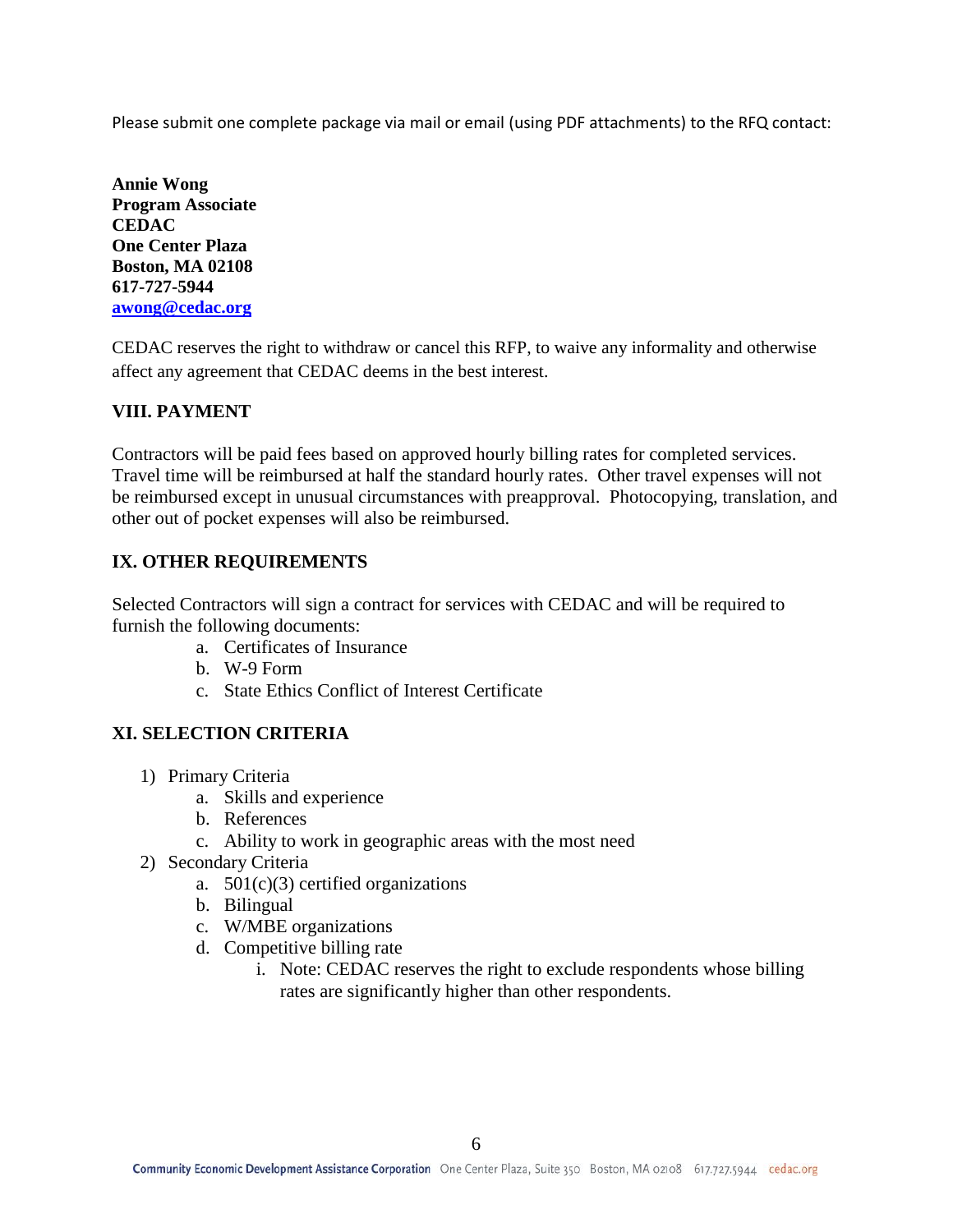

# CEDAC - 13A Tenant Outreach Program

Respondent Information Form

| Check all that apply:                                                                                                                                                                                                  |   |
|------------------------------------------------------------------------------------------------------------------------------------------------------------------------------------------------------------------------|---|
| 1. $501(c)(3)$ Organization<br>2. Massachusetts Supplier Diversity Office Certified<br>3. Bilingual<br>a. If checked, please specify which language $(s)$<br>other than English respondent may conduct<br>outreach in: | П |

Please indicate which region(s) and for which types of projects respondent is applying for:

| Regions:          | <b>Family Projects</b> | <b>Elderly Projects</b> |
|-------------------|------------------------|-------------------------|
| 1. Greater Boston |                        |                         |
| 2. Western MA     |                        |                         |
| 3. Central MA     |                        |                         |
| 4. Northeast      |                        | N/A                     |
| 5. Southeast      |                        |                         |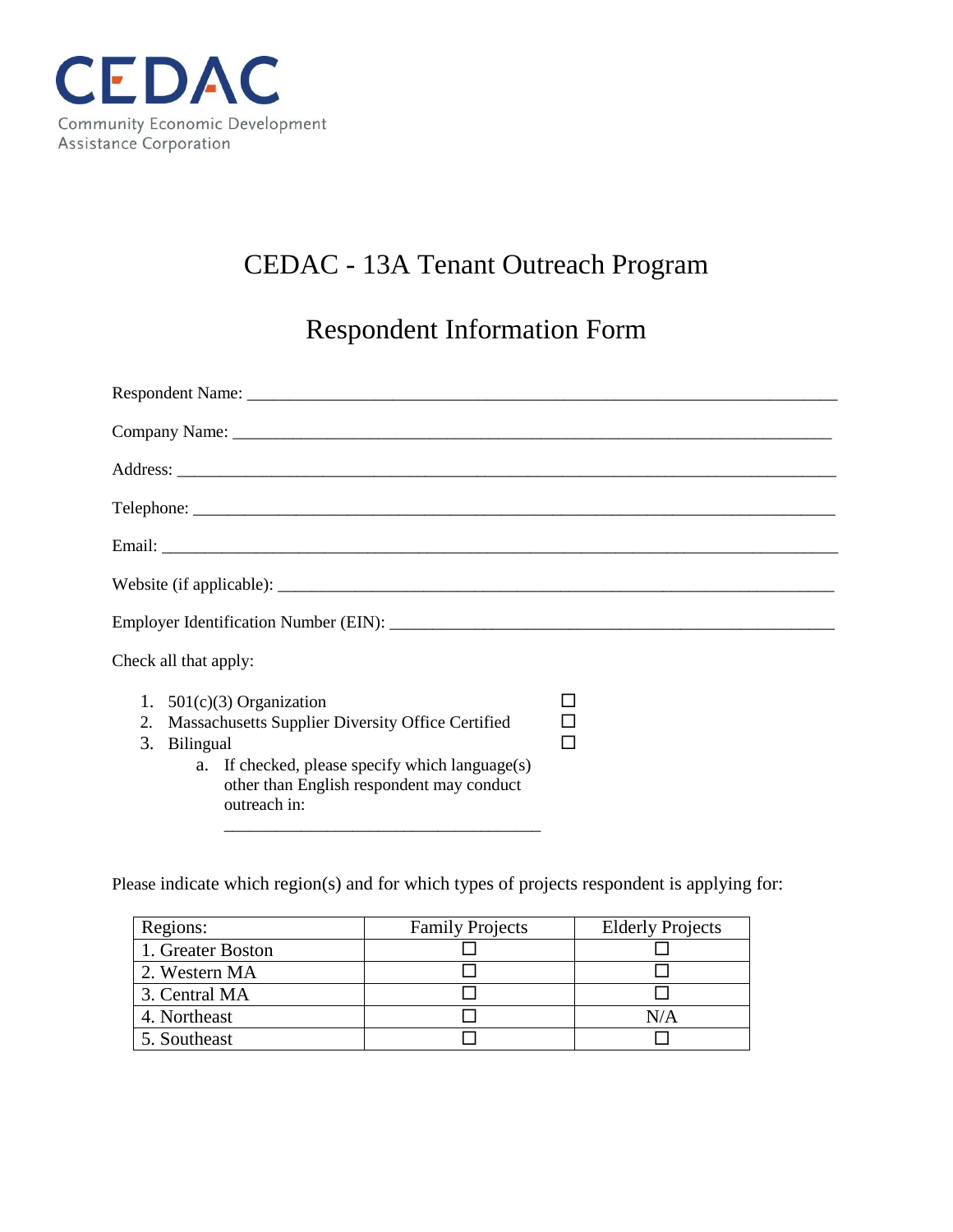# Appendix I

13A Tenant Outreach Report Form